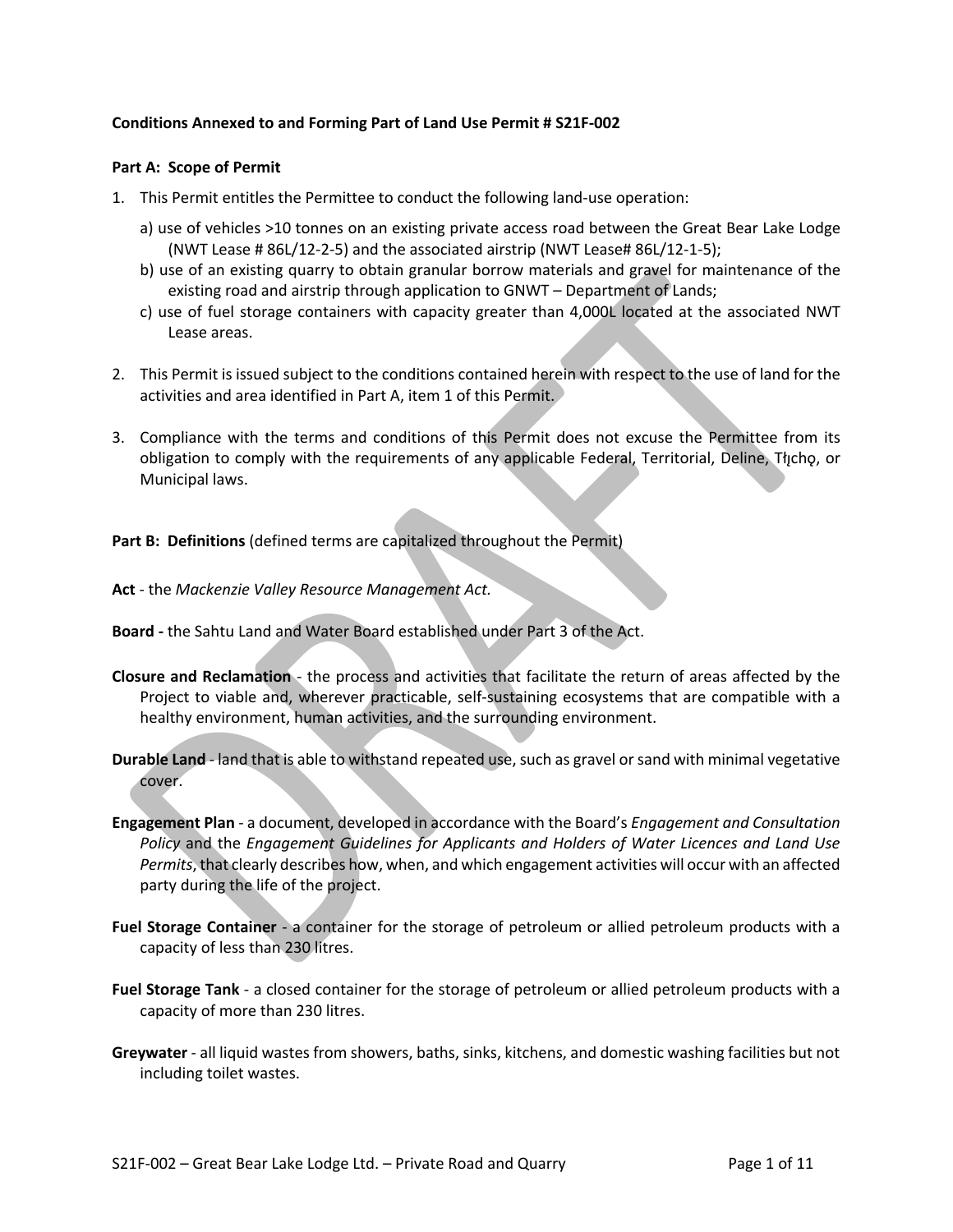- **Habitat** the area or type of site where a species or an individual of a species of wildlife naturally occurs or on which it depends, directly or indirectly, to carry out its life processes.
- **Inspector**  an Inspector designated by the Minister under the Act.
- **Minister** the Minister of Indian Affairs and Northern Development Canada or the Minister of the Government of the Northwest Territories – Department of Lands, as the case may be.
- **Ordinary High-Water Mark**  the usual or average level to which a body of water rises at its highest point and remains for sufficient time so as to change the characteristics of the land. In flowing waters (rivers, streams) this refers to the "active channel/bank-full level" which is often the 1:2 year flood flow return level. In inland lakes, wetlands, or marine environments, it refers to those parts of the Watercourse bed and banks that are frequently flooded by water so as to leave a mark on the land and where the natural vegetation changes from predominately aquatic vegetation to terrestrial vegetation (excepting water tolerant species). For reservoirs, this refers to normal high operating levels (full supply level).

**Permittee -** the holder of this permit.

Permafrost - ground (soil or rock) that remains at or below 0°C for at least two consecutive years.

- **Progressive Reclamation**  Closure and Reclamation activities conducted during the operating phase of the project.
- **Secondary Containment** containment that prevents liquids that leak from Fuel Storage Tanks or containers from reaching outside the containment area and includes double-walled Tanks, piping, liners, and impermeable barriers.

**Sewage** - all toilet wastes and Greywater.

**Shut Down Period** - The period between October 1 and June 1 each year, for the purpose of this operation.

- **Spill Contingency Plan** a document, developed in accordance with Aboriginal Affairs and Northern Development Canada's *Guidelines for Spill Contingency Planning* that describes the set of procedures to be implemented to minimize the effects of a spill.
- **Safety Data Sheet**  a technical document, typically written by the manufacturer or supplier of a chemical, that provides information about the hazards associated with the product, advice about safe handling and storage, and emergency response procedures.
- **Toxic Material** any substance that enters or may enter the environment in a quantity or concentration or under conditions such that it:
	- a) Has or may have an immediate or long-term harmful effect on the environment or its biological diversity;
	- b) Constitutes or may constitute a danger to the environment on which life depends; or
	- c) Constitutes or may constitute a danger in Canada to human life or health.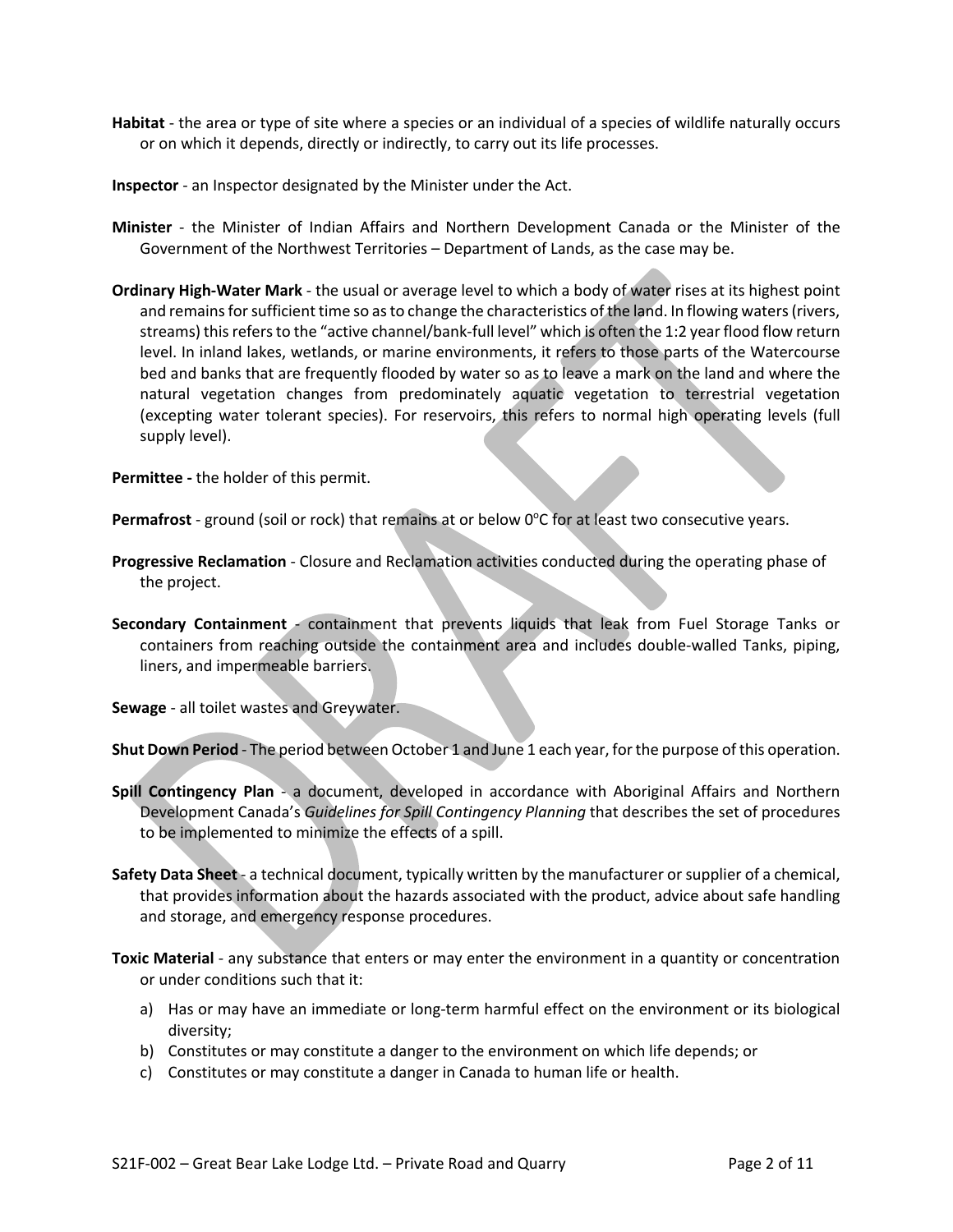- **Waste -** any garbage, debris, chemical, or Toxic Material to be used, stored, disposed of, or handled on land, and as defined in section 51 of the Act**.**
- **Waste Management Plan** a document, developed in accordance with the Board's Guidelines for Developing a Waste Management Plan, that describes the methods of Waste management from Waste generation to final disposal.
- **Watercourse** a natural body of flowing or standing water or an area occupied by water during part of the year, and includes streams, springs, swamps and gulches but does not include groundwater.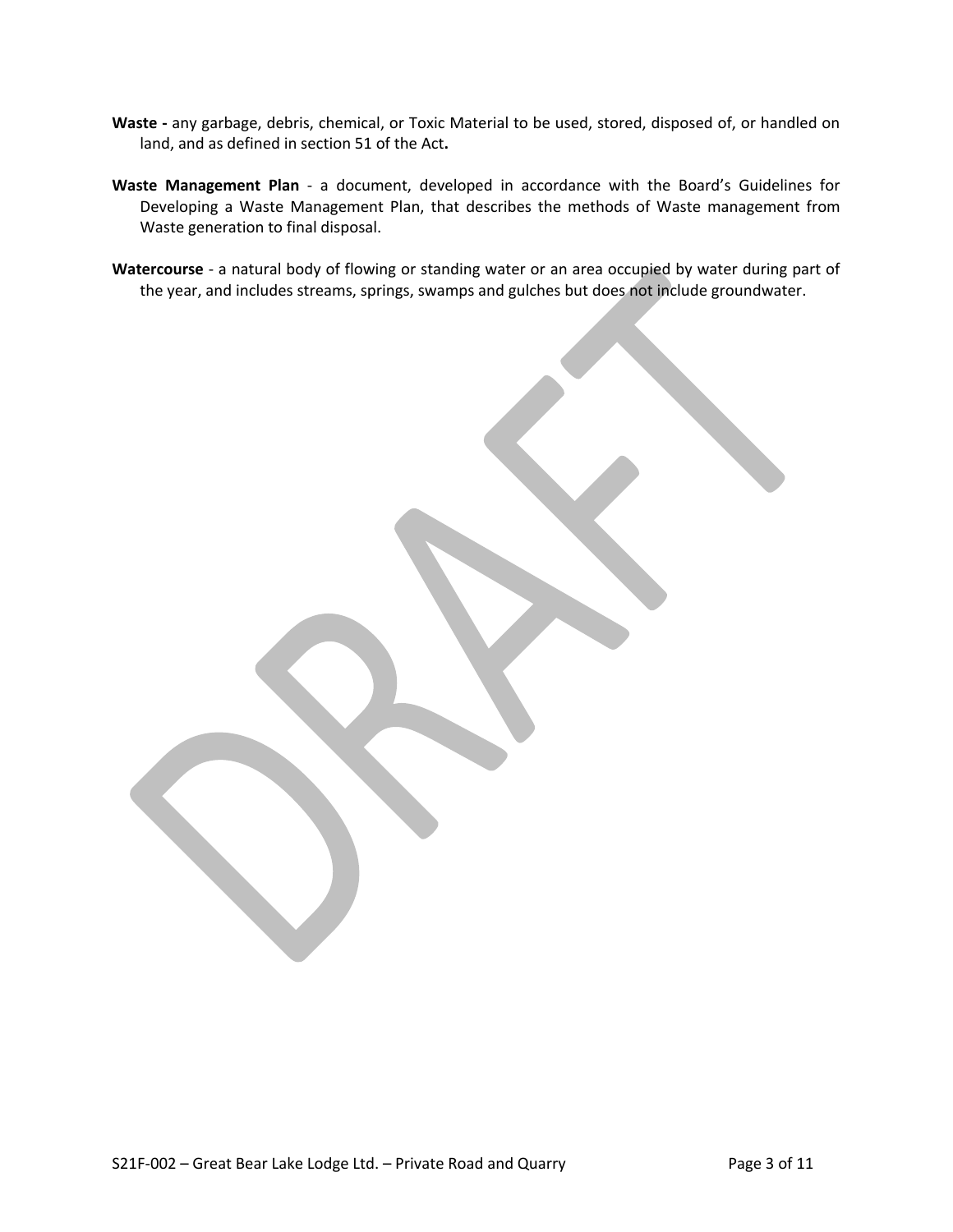Part C: Conditions Applying to All Activities (headings correspond to subsection 26(1) of the Mackenzie Valley Land Use Regulations)

# **26(1)(***a***) Location and Area**

| 1. | The Permittee shall only conduct this land-use operation on lands<br>designated in the application.                                                                                                                                          | <b>LOCATION OF</b><br><b>ACTIVITIES</b>                              |
|----|----------------------------------------------------------------------------------------------------------------------------------------------------------------------------------------------------------------------------------------------|----------------------------------------------------------------------|
| 2. | The Permittee shall not conduct any part of the land-use<br>operation within 300 metres of any privately owned or leased<br>land or structures, including cabins used for traditional activities,<br>unless otherwise approved by the Board. | <b>PRIVATE PROPERTY</b><br><b>SETBACK</b>                            |
| 3. | The Permittee shall use an existing campsite, as described in the<br>complete application.                                                                                                                                                   | <b>USE EXISTING CAMP</b>                                             |
| 4. | The Permittee shall not conduct a quarry operation within 100<br>metres of the Ordinary High Water Mark of any Watercourse,<br>unless otherwise authorized in writing by an Inspector.                                                       | <b>QUARRY SETBACK</b>                                                |
|    | $26(1)(b)$ Time                                                                                                                                                                                                                              |                                                                      |
| 5. | At least 48 hours prior to returning to the worksite following a<br>seasonal Shut Down Period, the Permittee's Field Supervisor shall<br>notify the Board and contact an Inspector at (867) 587-7205.                                        | <b>SEASONAL</b><br><b>NOTIFICATION -</b><br><b>CONTACT INSPECTOR</b> |
| 6. | At least 48 hours prior to commencement of the land-use<br>operation, the Permittee shall provide the following information,<br>in writing, to the Board and an Inspector:                                                                   | <b>IDENTIFY AGENT</b>                                                |
|    | a)<br>the name(s) of the person(s) in charge of the field operation;<br>b)<br>alternates; and<br>all methods for contacting the above person(s).<br>c)                                                                                       |                                                                      |
| 7. | At least ten days prior to the completion of the land-use<br>operation, the Permittee shall advise an Inspector of:                                                                                                                          | <b>REPORTS BEFORE</b><br><b>FINAL REMOVAL</b>                        |
|    | the plan for removal or storage of equipment and materials;<br>a)<br>when final cleanup and reclamation of the land used will be<br>b)<br>completed; and                                                                                     |                                                                      |
|    | c) when the Final Plan will be submitted.                                                                                                                                                                                                    |                                                                      |
| 8. | The Permittee shall not conduct any activity associated with the<br>land-use operation during the Shut Down Period.                                                                                                                          | <b>SEASONAL SHUT</b><br><b>DOWN</b>                                  |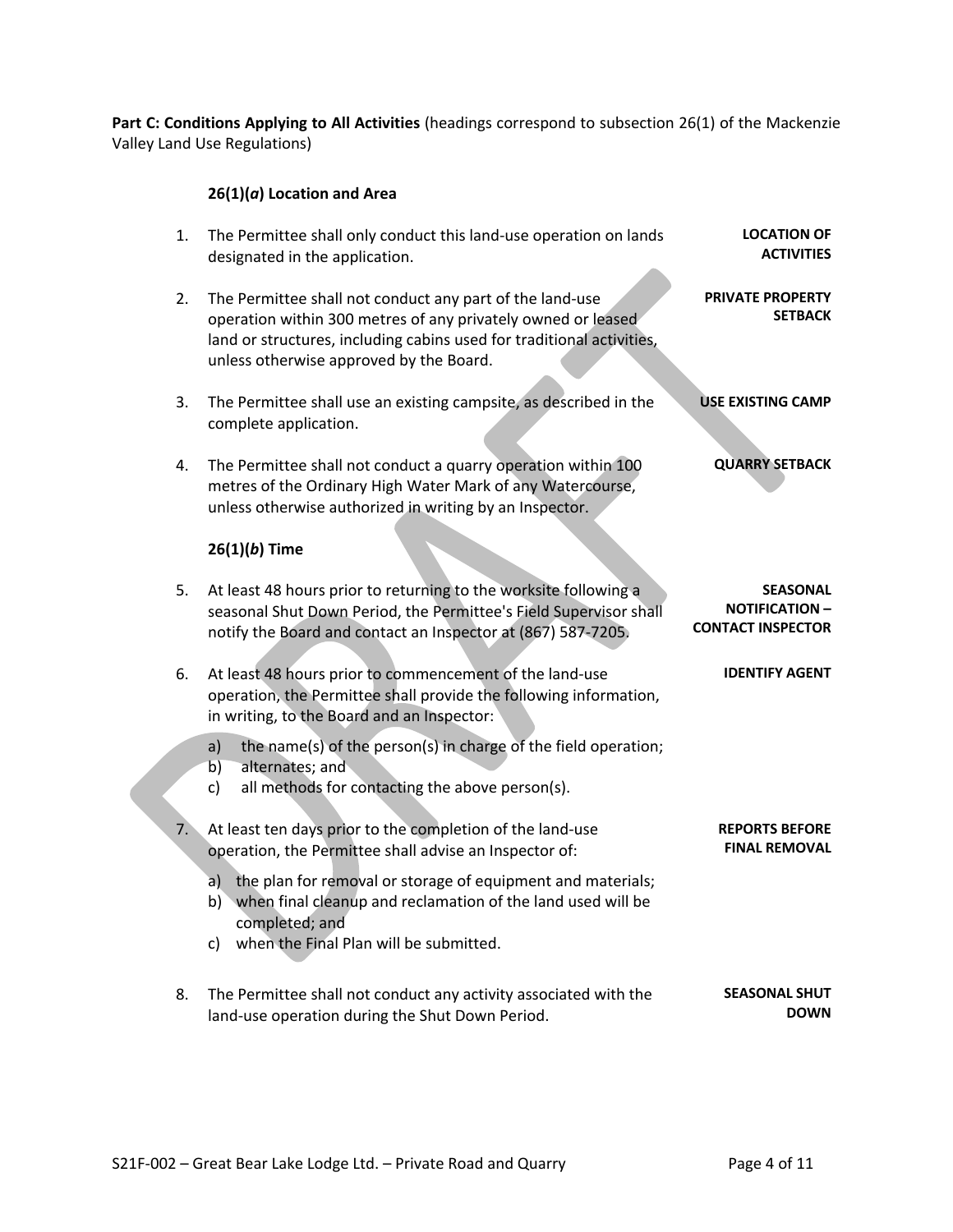- 9. Prior to the commencement of annual seasonal operations, the Permittee shall submit to the Board any required external authorizations, including but not limited to: NWT Tourism Operators Licence and GNWT-Department of Lands issued Quarry Permit.
- 10. The Permittee shall submit an Annual Report to the Board no later than March 31 following the calendar year reported, which shall contain at a minimum the following information: a) A detailed description of work completed, and an outline of any work anticipated for the next year, b) A summary of any inspection reports or actions taken to address noncompliance concerns identified, c) A detailed waste audit of all waste produced, transported, and disposal method/location (in volumes and by types). This includes all hazardous waste, waste petroleum products, and any other wastes identified in the Waste Management Plan, e) A report on the volume of quarry materials removed from borrow sites. f) A list of any Unauthorized Discharges and spills, g) A summary of all significant encounters and sighting for wildlife species of interest and species at risk and any disturbances to wildlife habitat with recommended changes to mitigation measures necessary, and h) A summary of all activities that took place under the Engagement Plan including a record and results of discussions related to Traditional Knowledge, community benefits and impacts to wildlife, their habitat and migration patterns.

## **26(1)(***c***) Type and Size of Equipment**

- 11. The Permittee shall only use equipment of a similar type, size, and number to that listed in the complete application. **USE APPROVED EQUIPMENT PORTABLE RAMPS**
	- 12. The Permittee shall use portable ramps during loading or unloading of ships or barges.
	- 13. The Permittee shall maintain the following fire-fighting equipment at the site: (a) Four backpack bags complete with hand pumps, and

(b) a minimum of two pieces of each of the following equipment: pulaskis, axes, and shovels.

#### **26(1)(***d***) Methods and Techniques**

14. Prior to the movement of any vehicle that exerts pressure on the ground in excess of 35 kPa, the Permittee shall scout proposed **DETOURS AND CROSSINGS**

**AUTHORIZATIONS**

**SUBMIT EXTERNAL** 

## **SUBMIT ANNUAL REPORT**

**FIRE-FIGHTING EQUIPMENT**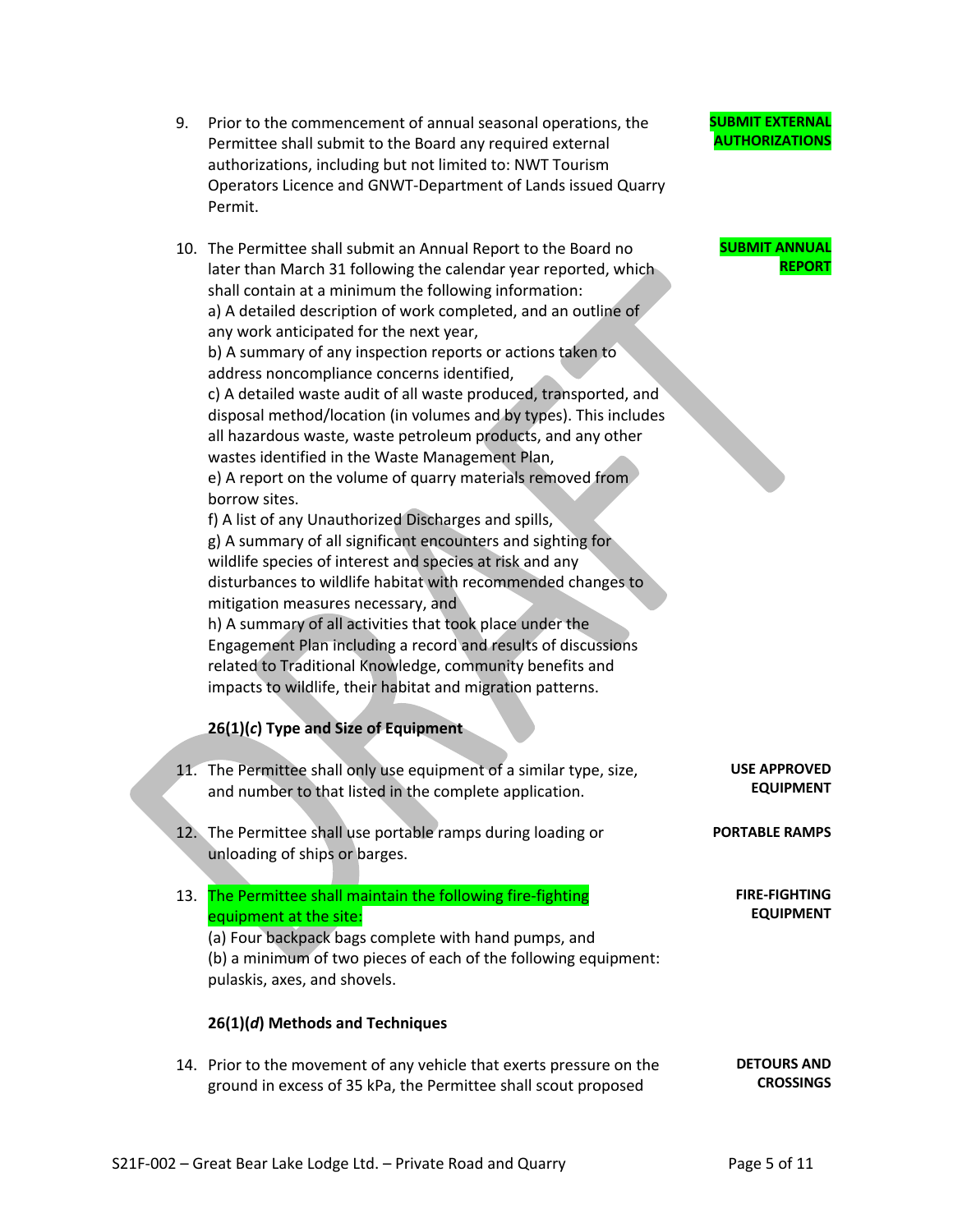|                                              | lines and routes to select the best location for crossing streams<br>and avoiding terrain obstacles.                                                                                       |  |
|----------------------------------------------|--------------------------------------------------------------------------------------------------------------------------------------------------------------------------------------------|--|
|                                              | 26(1)(e) Type, Location, Capacity, and Operation of All Facilities                                                                                                                         |  |
| <b>CLEAN WORK AREA</b>                       | 15. The Permittee shall ensure that the land use area is always kept<br>clean.                                                                                                             |  |
|                                              | 26(1)(f) Control or Prevention of Ponding of Water, Flooding,<br>Erosion, Slides, and Subsidence of Land                                                                                   |  |
| <b>CULVERT SIZE</b>                          | 16. The Permittee shall install and maintain culverts such that<br>scouring does not occur.                                                                                                |  |
| <b>PERMAFROST</b><br><b>PROTECTION</b>       | 17. The Permittee shall insulate the ground surface beneath all<br>structures associated with this land-use operation to prevent:                                                          |  |
|                                              | any vegetation present from being removed;<br>a)<br>the melting of Permafrost; and<br>b)<br>the ground settling and/or eroding.<br>c)                                                      |  |
| <b>NATURAL DRAINAGE</b>                      | 18. The land-use operation shall not cause obstruction to any natural<br>drainage.                                                                                                         |  |
| <b>PROGRESSIVE</b><br><b>EROSION CONTROL</b> | 19. The Permittee shall install and maintain suitable erosion control<br>structures as the land-use operation progresses.                                                                  |  |
| <b>REPAIR</b><br><b>EROSION</b>              | 20. The Permittee shall apply appropriate mitigation at the first sign<br>of erosion.                                                                                                      |  |
| <b>PREVENTION OF</b><br><b>RUTTING</b>       | 21. The Permittee shall prepare the site in such a manner as to<br>prevent rutting or gouging of the ground surface.                                                                       |  |
| <b>SUSPEND OVERLAND</b><br><b>TRAVEL</b>     | 22. The Permittee shall suspend overland travel of equipment or<br>vehicles at the first sign of rutting or gouging.                                                                       |  |
| <b>VEHICLE MOVEMENT</b><br><b>FREEZE-UP</b>  | 23. The Permittee shall not move any equipment or vehicles unless<br>the ground surface is in a state capable of fully supporting the<br>equipment or vehicles without rutting or gouging. |  |
| <b>STREAM BANKS</b>                          | 24. The Permittee shall not cut any stream bank, unless otherwise<br>authorized in writing by an Inspector.                                                                                |  |
| <b>MINIMIZE APPROACH</b>                     | 25. The Permittee shall minimize approach grades on all Watercourse<br>crossings.                                                                                                          |  |
| <b>DRY FORDING</b>                           | 26. The Permittee shall use temporary bridges or dry fording when<br>crossing streams.                                                                                                     |  |
|                                              |                                                                                                                                                                                            |  |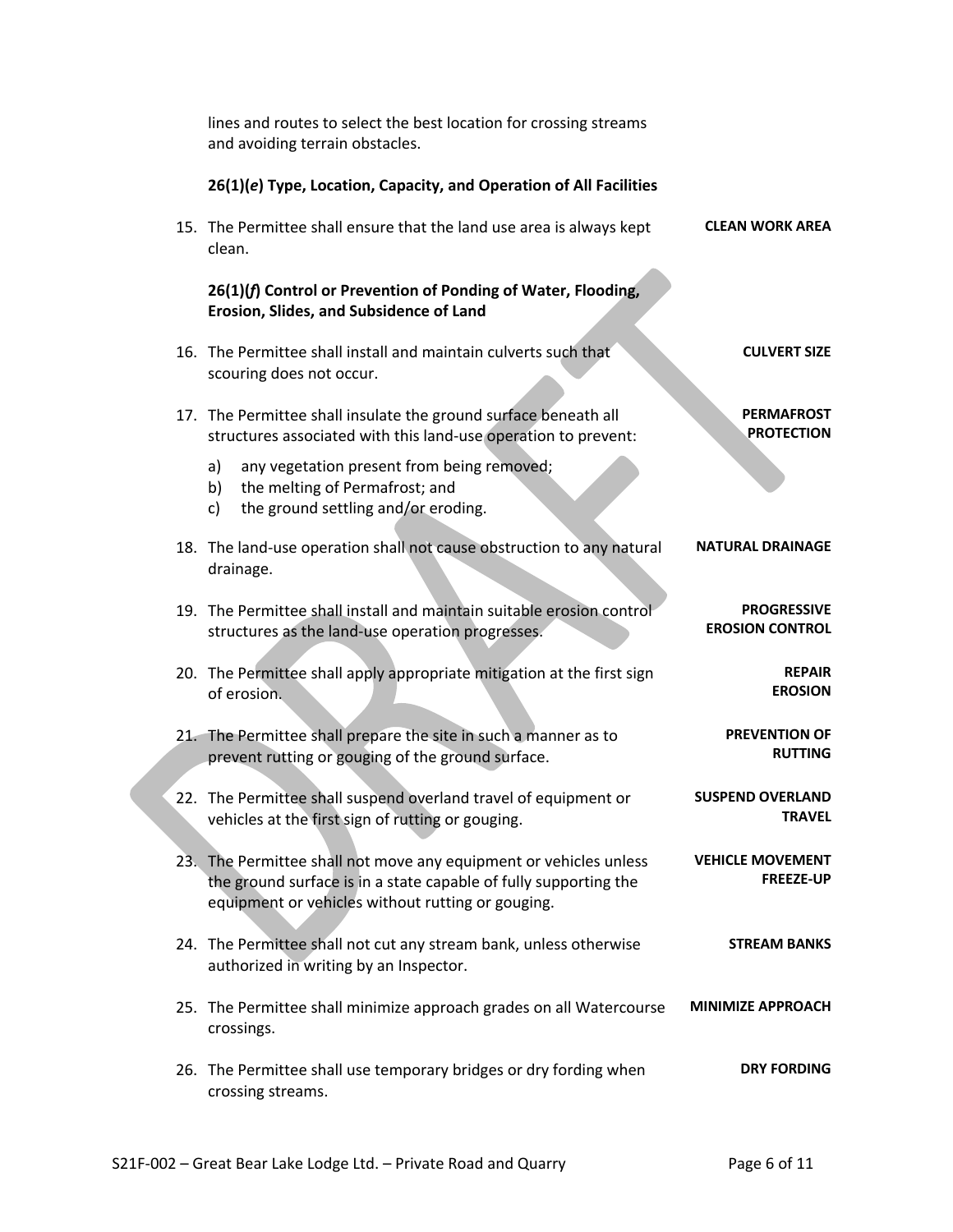| 27. The Permittee shall slope the sides of Waste material piles,<br>excavations, and embankments - except in solid rock - to a<br>minimum ratio of 2:1 vertical, unless otherwise authorized in<br>writing by an Inspector.                                                                                                                                   | <b>EXCAVATION AND</b><br><b>EMBANKMENTS</b>              |
|---------------------------------------------------------------------------------------------------------------------------------------------------------------------------------------------------------------------------------------------------------------------------------------------------------------------------------------------------------------|----------------------------------------------------------|
| 28. The Permittee shall not remove vegetation or operate heavy<br>equipment within 100 metres of the Ordinary High Water Mark<br>of any Watercourse.                                                                                                                                                                                                          | <b>EQUIPMENT:</b><br><b>WATERCOURSE</b><br><b>BUFFER</b> |
| 29. The Permittee shall not excavate land within 100 metres of the<br>Ordinary High Water Mark of any Watercourse, unless otherwise<br>authorized in writing by an Inspector.                                                                                                                                                                                 | <b>EXCAVATION SETBACK</b>                                |
| 26(1)(g) Use, Storage, Handling, and Ultimate Disposal of Any<br><b>Chemical or Toxic Material</b>                                                                                                                                                                                                                                                            |                                                          |
| 30. At least seven days prior to the use of any chemicals that were<br>not identified in the complete application, the Safety Data Sheets<br>must be provided to the Board and an Inspector.                                                                                                                                                                  | <b>CHEMICALS</b>                                         |
| 31. The Permittee shall dispose of all Toxic Material as described in<br>the approved Waste Management Plan.                                                                                                                                                                                                                                                  | <b>WASTE CHEMICAL</b><br><b>DISPOSAL</b>                 |
| 32. The Permittee shall dispose of all combustible Waste petroleum<br>products by removal to an approved disposal facility.                                                                                                                                                                                                                                   | <b>WASTE PETROLEUM</b><br><b>DISPOSAL</b>                |
| 26(1)(h) Wildlife and Fish Habitat                                                                                                                                                                                                                                                                                                                            |                                                          |
| 33. The Permittee shall take all reasonable measures to prevent<br>damage to wildlife and fish Habitat during this land-use<br>operation.                                                                                                                                                                                                                     | <b>HABITAT DAMAGE</b>                                    |
| 26(1)(i) Storage, Handling, and Disposal of Refuse or Sewage                                                                                                                                                                                                                                                                                                  |                                                          |
| 34. The Permittee shall dispose of all Waste as described in the<br>Waste Management Plan, once approved, and shall annually<br>review the plan and make any necessary revisions to reflect<br>changes in operations, technology, chemicals, or fuels, or as<br>directed by the Board. Revisions to the plan shall be submitted to<br>the Board for approval. | WASTF<br><b>MANAGEMENT</b>                               |
| 35. The Permittee shall keep all garbage and debris in a secure<br>container until disposal.                                                                                                                                                                                                                                                                  | <b>GARBAGE CONTAINER</b>                                 |
| 36. The Permittee shall dispose of all Sewage and Greywater as<br>described in the approved Waste Management Plan.                                                                                                                                                                                                                                            | <b>SEWAGE DISPOSAL -</b><br><b>PLAN</b>                  |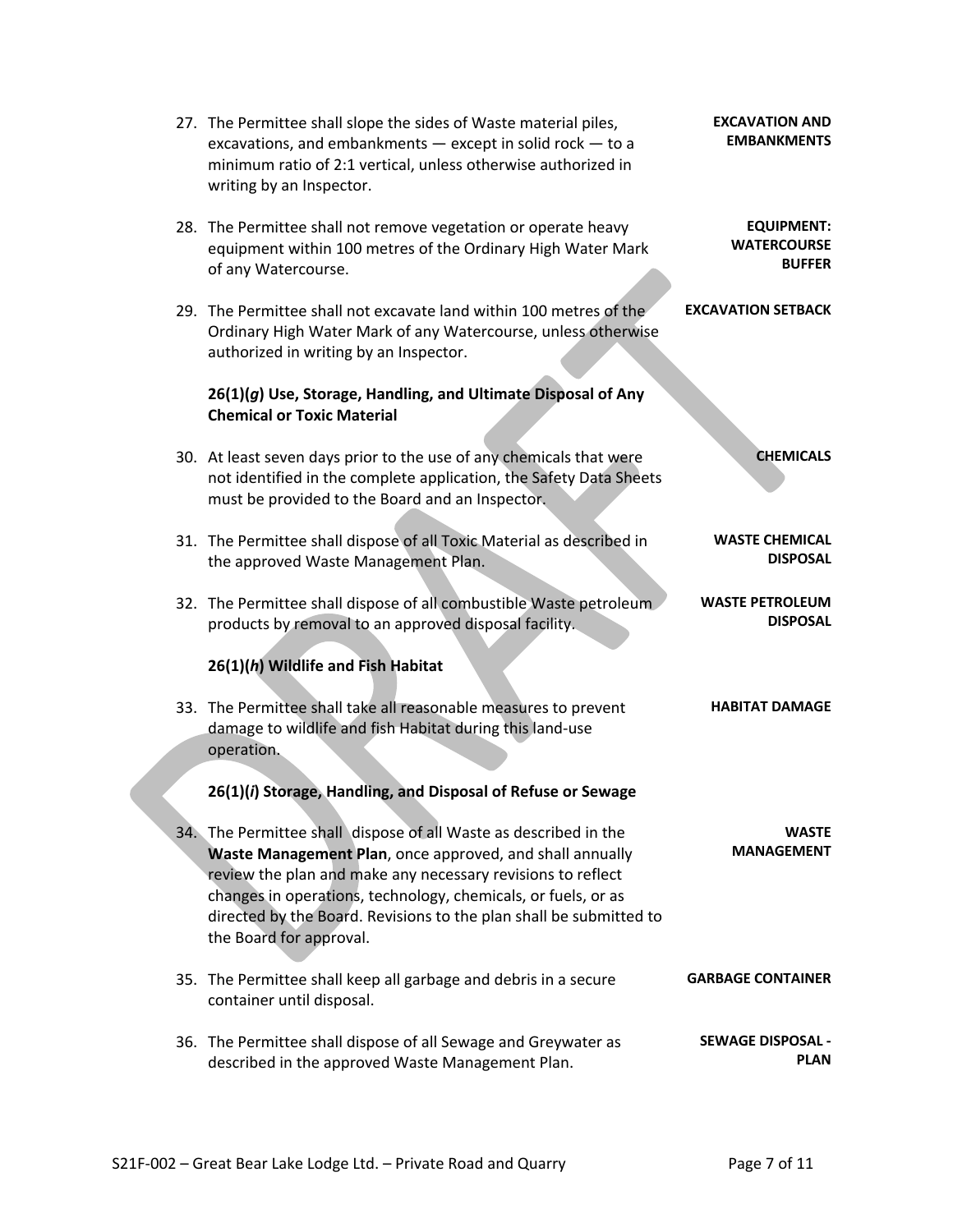| 26(1)(j) Protection of Historical, Archaeological, and Burial Sites                                                                                                                                                               |                                                              |
|-----------------------------------------------------------------------------------------------------------------------------------------------------------------------------------------------------------------------------------|--------------------------------------------------------------|
| 37. The Permittee shall not operate any vehicle or equipment within<br>150 metres of a known or suspected historical or archaeological<br>site or 500 metres of a burial ground.                                                  | <b>ARCHAEOLOGICAL</b><br><b>BUFFER</b>                       |
| 38. The Permittee shall not knowingly remove, disturb, or displace<br>any archaeological specimen or site.                                                                                                                        | <b>SITE DISTURBANCE</b>                                      |
| 39. The Permittee shall, where a suspected archaeological or<br>historical site, or burial ground is discovered:                                                                                                                  | <b>SITE DISCOVERY AND</b><br><b>NOTIFICATION</b>             |
| a)<br>immediately suspend operations on the site; and<br>notify the Board at (867) 598-2413 or an Inspector at (867)<br>b)<br>587-7205, and the Prince of Wales Northern Heritage Centre<br>at 767-9347 ext. 71251 or ext. 71255. |                                                              |
| 26(1)(k) Objects and Places of Recreational, Scenic, and<br><b>Ecological Value</b>                                                                                                                                               |                                                              |
| Intentionally left blank                                                                                                                                                                                                          |                                                              |
| 26(1)(/) Security Deposit                                                                                                                                                                                                         |                                                              |
| 40. Prior to the commencement of the land-use operation, the<br>Permittee shall deposit with the Minister a security deposit in the<br>amount of \$                                                                               | <b>SECURITY DEPOSIT</b>                                      |
| 41. All costs to remediate the area under this Permit are the<br>responsibility of the Permittee.                                                                                                                                 | <b>RESPONSIBILITY FOR</b><br><b>REMEDIATION COSTS</b>        |
| 26(1)(m) Fuel Storage                                                                                                                                                                                                             |                                                              |
| 42. The Permittee shall:                                                                                                                                                                                                          | <b>REPAIR LEAKS</b>                                          |
| examine all Fuel Storage Containers and Tank for leaks; and<br>a)<br>repair all leaks immediately.<br>b)                                                                                                                          |                                                              |
| 43. The Permittee shall place Fuel Storage Containers and or Tanks a<br>minimum of 100 metres from the Ordinary High Water Mark of<br>any Watercourse, unless otherwise authorized in writing by an<br>Inspector.                 | <b>FUEL STORAGE</b><br><b>SETBACK</b>                        |
| 44. The Permittee shall ensure that all fuel caches have adequate<br>Secondary Containment.                                                                                                                                       | <b>FUEL CACHE</b><br><b>SECONDARY</b><br><b>CONTAINMENT</b>  |
| 45. The Permittee shall set up all refueling points with Secondary<br>Containment.                                                                                                                                                | <b>SECONDARY</b><br><b>CONTAINMENT -</b><br><b>REFUELING</b> |

# S21F-002 - Great Bear Lake Lodge Ltd. - Private Road and Quarry Page 8 of 11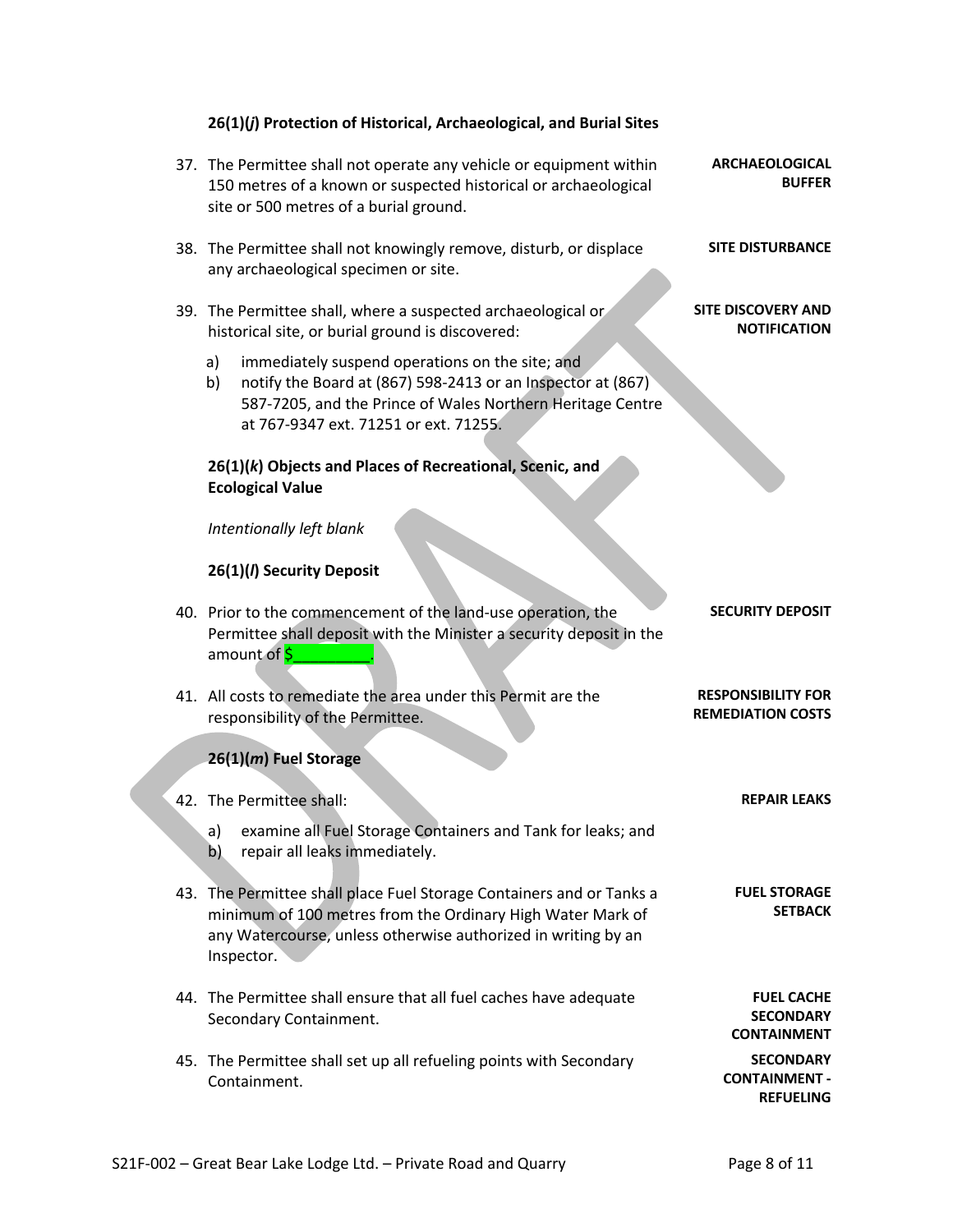| 46. The Permittee shall not allow petroleum products to spread to<br>surrounding lands or Watercourses.                                                                                                                                                                                                                            | <b>FUEL CONTAINMENT</b>                    |
|------------------------------------------------------------------------------------------------------------------------------------------------------------------------------------------------------------------------------------------------------------------------------------------------------------------------------------|--------------------------------------------|
| 47. The Permittee shall locate mobile fuel facilities on land when the<br>facilities are stationary for more than 12 hours.                                                                                                                                                                                                        | <b>FUEL ON LAND</b>                        |
| 48. The Permittee shall mark all Fuel Storage Containers and Tanks<br>with the Permittee's name.                                                                                                                                                                                                                                   | <b>MARK CONTAINERS</b><br><b>AND TANKS</b> |
| 49. The Permittee shall mark all stationary fuel caches and fuel<br>storage facilities with flags, posts, or similar devices so that they<br>are always plainly visible to local vehicle travel.                                                                                                                                   | <b>MARK FUEL LOCATION</b>                  |
| 50. The Permittee shall have a maximum of<br>litres of fuel<br>stored on the land use site at any time, unless otherwise<br>approved by the Board.                                                                                                                                                                                 | <b>MAXIMUM FUEL ON</b><br><b>SITE</b>      |
| 51. Within ten days of the establishment of any fuel cache, the<br>Permittee shall report the location and quantity of the cache in<br>writing to the Board and an Inspector.                                                                                                                                                      | <b>REPORT FUEL</b><br><b>LOCATION</b>      |
| 52. The Permittee shall seal all outlets of Fuel Storage Containers and<br>store the containers on their sides with the outlets located at 3<br>and 9 o'clock, except for containers currently in use.                                                                                                                             | <b>SEAL OUTLET</b>                         |
| 53. The Permittee shall comply with the Spill Contingency Plan, once<br>approved, and shall annually review the plan and make any<br>necessary revisions to reflect changes in operations, technology,<br>chemicals, or fuels, or as directed by the Board. Revisions to the<br>plan shall be submitted to the Board for approval. | <b>SPILL CONTINGENCY</b><br><b>PLAN</b>    |
| 54. Prior to commencement of the land-use operation the Permittee<br>shall ensure that spill-response equipment is in place to respond<br>to any potential spills.                                                                                                                                                                 | <b>SPILL RESPONSE</b>                      |
| 55. All equipment that may be parked for two hours or more, shall<br>have a haz-mat/drip tray under it or be sufficiently diapered.<br>Leaky equipment shall be repaired immediately.                                                                                                                                              | <b>DRIP TRAYS</b>                          |
| 56. The Permittee shall clean up all leaks, spills, and contaminated<br>material immediately                                                                                                                                                                                                                                       | <b>CLEAN UP SPILLS</b>                     |
| 57. During the period of this Permit, if a spill occurs or is foreseeable,<br>the Permittee shall:<br>a) implement the approved Spill Contingency Plan;<br>b) report it-immediately using the NU-NT Spill Report Form by<br>one of the following methods:<br>Telephone: (867) 920-8130                                             | <b>REPORT SPILLS</b>                       |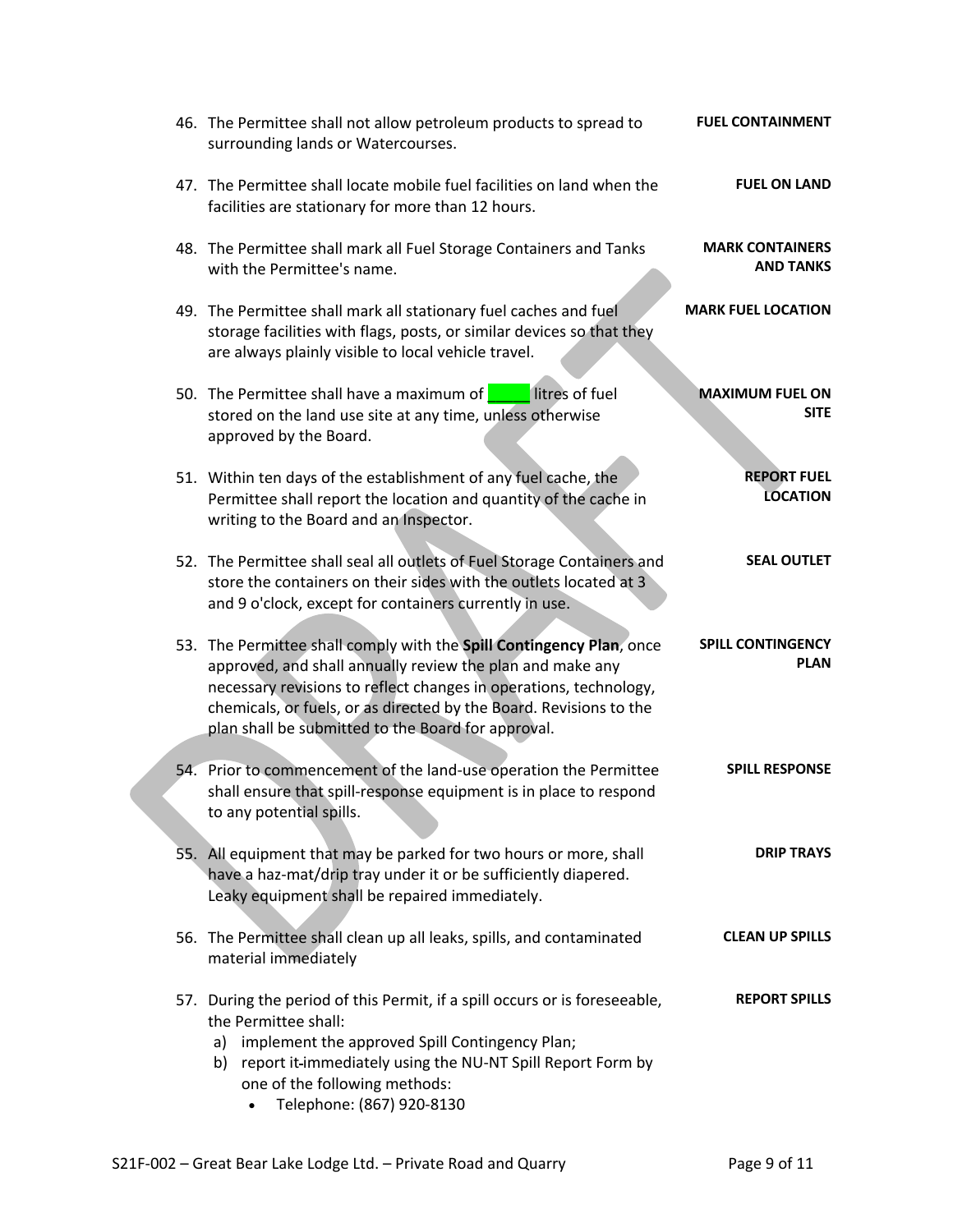- Fax: (867) 873-6924
- E-mail: spills@gov.nt.ca
- Online: Spill Reporting and Tracking Database
- c) within 24 hours, notify the Board and an Inspector; and
- d) within 30 days of initially reporting the incident, submit a detailed report to the Board and an Inspector, including descriptions of causes, response actions, and any changes to procedures to prevent similar occurrences in the future. Any updates to this report shall be provided to the Board and an Inspector in writing as changes occur.

### **26(1)(***n***) Methods and Techniques for Debris and Brush Disposal**

58. The Permittee shall not clear any vegetation. **NO CLEARING**

#### **26(1)(***o***) Restoration of the Lands**

| 59. All outstanding liabilities and obligations of the Permittee in<br>relation to work performed or required to be performed under<br>Land Use Permit S16F-001 are fully incorporated into and<br>subsumed under this Permit, and the Permittee must therefore<br>complete the restoration and other obligations set out in or<br>incurred under Permit S16F-001, as well as such further<br>obligations as may be set out in or incurred under this Permit. | <b>TRANSFER OF</b><br><b>LIABILITIES</b>       |
|---------------------------------------------------------------------------------------------------------------------------------------------------------------------------------------------------------------------------------------------------------------------------------------------------------------------------------------------------------------------------------------------------------------------------------------------------------------|------------------------------------------------|
| 60. Prior to the end of the land-use operation, the Permittee shall<br>level all stockpiles of granular material located within the land<br>use area.                                                                                                                                                                                                                                                                                                         | <b>LEVEL STOCKPILES</b>                        |
| 61. Prior to the end of the land-use operation, the Permittee shall<br>complete all cleanup and restoration of the lands used.                                                                                                                                                                                                                                                                                                                                | <b>FINAL CLEANUP AND</b><br><b>RESTORATION</b> |
| 62. Prior to the end of the land-use operation, the Permittee shall<br>prepare the site in such a manner as to facilitate natural<br>revegetation.                                                                                                                                                                                                                                                                                                            | <b>NATURAL</b><br><b>VEGETATION</b>            |
| 63. The Permittee shall carry out Progressive Reclamation of<br>disturbed areas as soon as it is practical to do so.                                                                                                                                                                                                                                                                                                                                          | <b>PROGRESSIVE</b><br><b>RECLAMATION</b>       |
| $26(1)(p)$ Display of Permits and Permit Numbers                                                                                                                                                                                                                                                                                                                                                                                                              |                                                |
| 64. The Permittee shall always keep a copy of this Permit on hand<br>during this land-use operation.                                                                                                                                                                                                                                                                                                                                                          | <b>COPY OF PERMIT</b>                          |
| 26(1)(q) Biological and Physical Protection of the Land                                                                                                                                                                                                                                                                                                                                                                                                       |                                                |
| 65. The Permittee shall not move any equipment when one or more<br>caribou are within 500 metres.                                                                                                                                                                                                                                                                                                                                                             | <b>CARIBOU</b><br><b>DISTURBANCE</b>           |